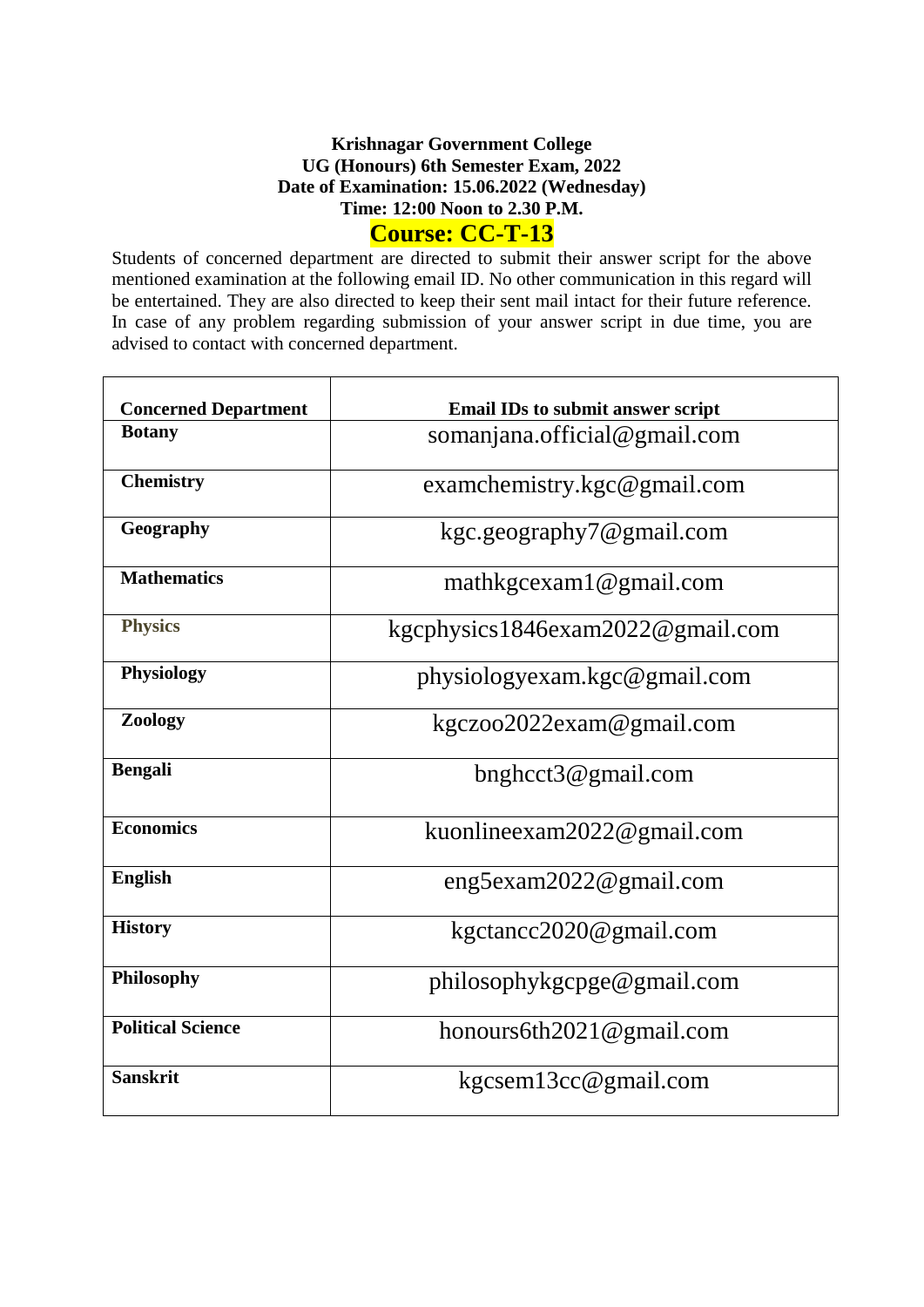## **Krishnagar Government College UG (Honours) 6th Semester Exam, 2022 Date of Examination: 16.06.2022 (Thursday) Time: 12:00 Noon to 2.30 P.M.**

# **Course: CC-T-14**

Students of concerned department are directed to submit their answer script for the above mentioned examination at the following email ID. No other communication in this regard will be entertained. They are also directed to keep their sent mail intact for their future reference. In case of any problem regarding submission of your answer script in due time, you are advised to contact with concerned department.

| <b>Concerned Department</b> | <b>Email IDs to submit answer script</b> |  |  |  |  |
|-----------------------------|------------------------------------------|--|--|--|--|
| <b>Botany</b>               | aloke $84@$ gmail.com                    |  |  |  |  |
| <b>Chemistry</b>            | examchemistry.kgc@gmail.com              |  |  |  |  |
| Geography                   | kgc.geography11@gmail.com                |  |  |  |  |
| <b>Mathematics</b>          | mathkgcexam1@gmail.com                   |  |  |  |  |
| <b>Physics</b>              | kgcphysics1846exam2022@gmail.com         |  |  |  |  |
| <b>Physiology</b>           | physiologyexam.kgc@gmail.com             |  |  |  |  |
| Zoology                     | kgczoo2022exam@gmail.com                 |  |  |  |  |
| <b>Bengali</b>              | kgc.ugbeng4hcct9@gmail.com               |  |  |  |  |
| <b>Economics</b>            | ecosemvicc14@gmail.com                   |  |  |  |  |
| <b>English</b>              | fifthsemesterenglish $1846@$ gmail.com   |  |  |  |  |
| <b>History</b>              | kgctancc2020@gmail.com                   |  |  |  |  |
| Philosophy                  | kgcexam123@gmail.com                     |  |  |  |  |
| <b>Political Science</b>    | honours6th2021@gmail.com                 |  |  |  |  |
| <b>Sanskrit</b>             | sugita2022sem6cc14@gmail.com             |  |  |  |  |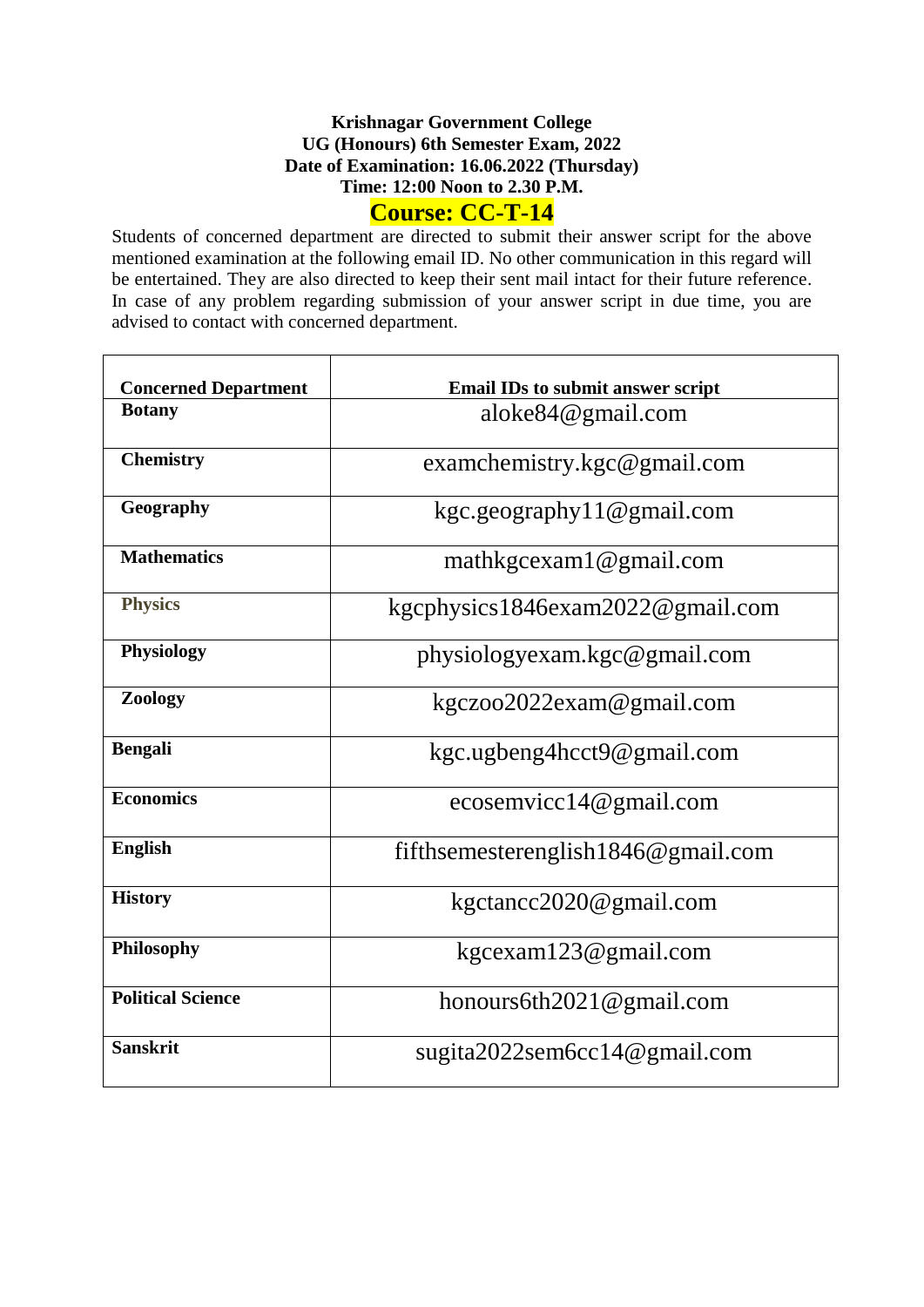#### **Krishnagar Government College UG (Honours) 6th Semester Exam, 2022 Date of Examination: 18.06.2022 (Saturday) Time: 10:30 AM to 3.30 PM Course: DSE-T-3 & 4**

Students of concerned department are directed to submit their answer script for the above mentioned examination at the following email ID. No other communication in this regard will be entertained. They are also directed to keep their sent mail intact for their future reference. In case of any problem regarding submission of your answer script in due time, you are advised to contact with concerned department.

| <b>Concerned Department</b> | Email IDs/Whatsapp no. to submit answer script |  |  |  |  |  |
|-----------------------------|------------------------------------------------|--|--|--|--|--|
| <b>Botany</b>               | BOT-DSE-T-03: 9475275763 (Whatsapp)            |  |  |  |  |  |
|                             | BOT-DSE-T-04: (Dissertation)                   |  |  |  |  |  |
| <b>Chemistry</b>            | examchemistry.kgc@gmail.com                    |  |  |  |  |  |
| Geography                   | $DSE/T/03A$ : kgc.geographydse3@gmail.com      |  |  |  |  |  |
|                             | $DSE/T/04A$ : kgc.geography.dse4a@gmail.com    |  |  |  |  |  |
| <b>Mathematics</b>          | mathkgcexam1@gmail.com                         |  |  |  |  |  |
| <b>Physics</b>              | kgcphysics1846exam2022@gmail.com               |  |  |  |  |  |
| <b>Physiology</b>           | physiologyexam.kgc@gmail.com                   |  |  |  |  |  |
| Zoology                     | kgczoo2022exam@gmail.com                       |  |  |  |  |  |
| <b>Bengali</b>              | DSE T3: kgc.ugbenghdset2@gmail.com             |  |  |  |  |  |
|                             | DSE T4: bengdeptexam@gmail.com                 |  |  |  |  |  |
| <b>Economics</b>            | DSE T3: econexam22@gmail.com                   |  |  |  |  |  |
| <b>English</b>              | DSE T4: $\text{sm02}$ mailme@gmail.com         |  |  |  |  |  |
|                             | DSE T5: examscript.kgc@gmail.com               |  |  |  |  |  |
|                             | DSE T6: kgcengdeptprog22@gmail.com             |  |  |  |  |  |
| <b>History</b>              | DSE T3: h6dse3@gmail.com                       |  |  |  |  |  |
|                             | DSE T4: kgchistonline@gmail.com                |  |  |  |  |  |
| Philosophy                  | DSE T3: philosophydepartment309@gmail.com      |  |  |  |  |  |
|                             | DSE T4: department of philosophy 6@gmail.com   |  |  |  |  |  |
| <b>Political Science</b>    | DSE T3 & T4: honours6th2021@gmail.com          |  |  |  |  |  |
| <b>Sanskrit</b>             | DSE T3: exam.sanskritkgc@gmail.com             |  |  |  |  |  |
|                             | DSE T4: kgcsans2022dse4@gmail.com              |  |  |  |  |  |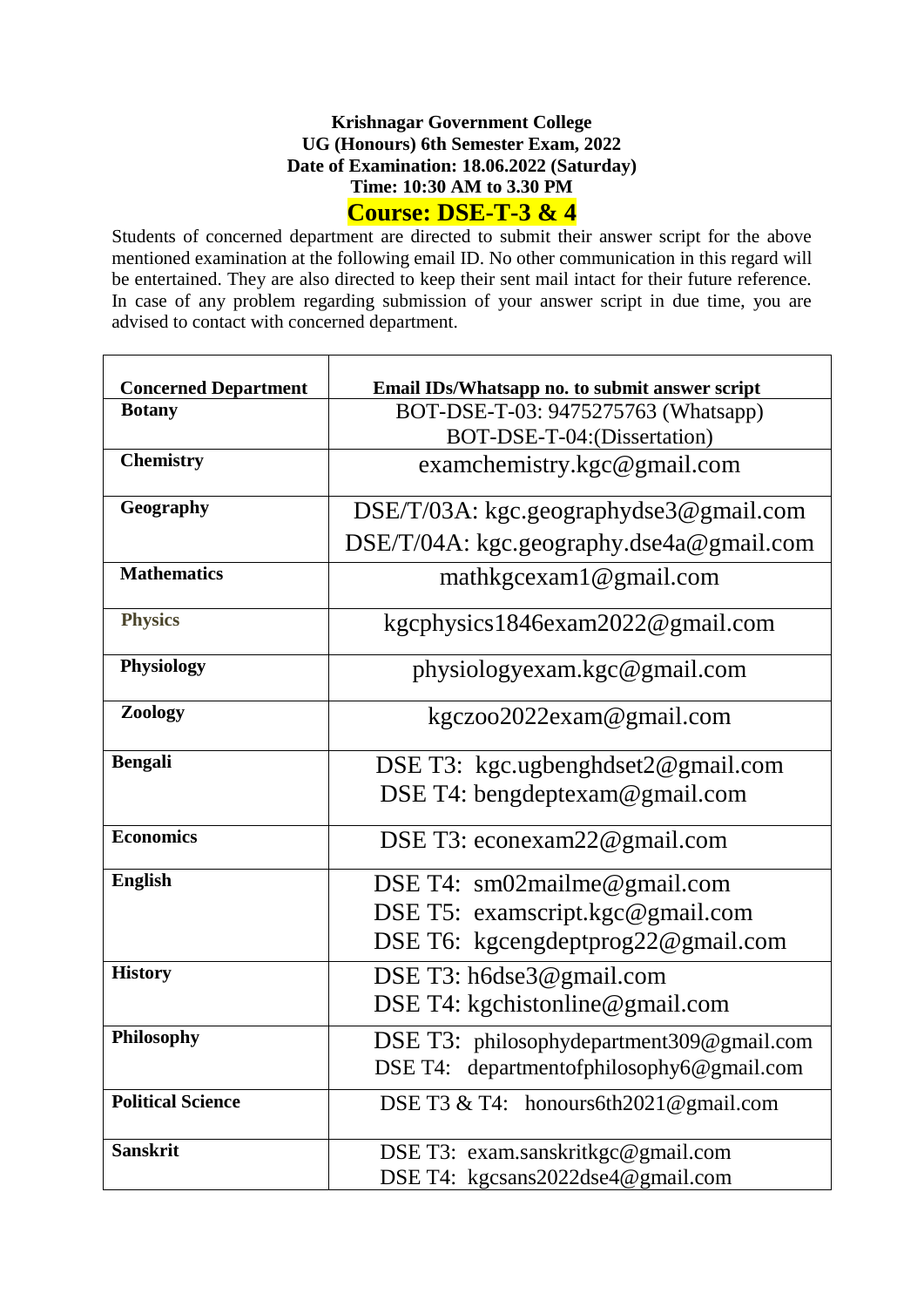# **Krishnagar Government College**

| <b>UG (Programme) 6th Semester Exam, 2022</b> |
|-----------------------------------------------|
|-----------------------------------------------|

|                    |             |              | <u>UG (1 Iugianniic) ulii seinestei Exam, 2022</u> |                                   |
|--------------------|-------------|--------------|----------------------------------------------------|-----------------------------------|
| Department/Su      | Date of     | <b>Time</b>  | Paper                                              | Email IDs/Whatsapp no.            |
| bject              | <b>Exam</b> |              |                                                    |                                   |
| <b>Botany</b>      | 23.06.2022  | $2 P.M. -$   | BOT-G-DSE-                                         | 9475275763 (Whatsapp)             |
|                    |             | 4.30 P.M     | $T-02$                                             |                                   |
|                    | 25.06.2022  | $2 P.M. - 4$ | BOT-G-SEC-                                         | somanjana.official@gmail.com      |
|                    |             | P.M          | $T-04$                                             |                                   |
| <b>Chemistry</b>   | 22.06.2022  | $2 P.M. -$   | DSE-T-2A                                           | examchemistry.kgc@gmail.com       |
|                    |             | 4.30 P.M     |                                                    |                                   |
|                    | 25.06.2022  | $2 P.M. - 4$ | SEC-T-4A                                           | examchemistry.kgc@gmail.com       |
|                    |             | P.M          |                                                    |                                   |
| <b>Mathematics</b> | 23.06.2022  | $10:30$ AM   | Math-G-DSE-                                        | mathkgcexam@gmail.com             |
|                    |             | $-1:00$ PM   | $T-2A$                                             |                                   |
|                    |             |              |                                                    |                                   |
|                    | 25.06.2022  | $2 P.M. -4$  | Math-G-SEC-                                        | mathkgcexam@gmail.com             |
|                    |             | P.M          | $T-4A$                                             |                                   |
| <b>Physics</b>     | 24.06.2022  | 10:30 AM     | PHY-G-DSE-                                         | kgcphysics1846exam2022@gmail.com  |
|                    |             | $-1:00$ PM   | $T-02$                                             |                                   |
|                    | 25.06.2022  | $2 P.M. - 4$ | SEC-T-4A                                           | kgcphysics1846exam2022@gmail.com  |
|                    |             | P.M          |                                                    |                                   |
| Physiology         | 20.06.2022  | 10:30 AM     | DSE-T-2A                                           | physiologyexam.kgc@gmail.com      |
|                    |             | $-1:00$ PM   |                                                    |                                   |
|                    | 25.06.2022  | $2 P.M. -4$  | SEC-T-4A                                           | physiologyexam.kgc@gmail.com      |
|                    |             | P.M          |                                                    |                                   |
| <b>Statistics</b>  | 20.06.2022  | 10:30 AM     | DSE-T-2A                                           | submit.kgc1846statdeptt@gmail.com |
|                    |             | $-1:00$ PM   |                                                    |                                   |
|                    | 25.06.2022  | $2 P.M. - 4$ | SEC-T-4A                                           | submit.kgc1846statdeptt@gmail.com |
|                    |             | P.M          |                                                    |                                   |
| Zoology            | 21.06.2022  | $2 P.M. -$   | DSE-T-2A                                           | zoogeandprog2022@gmail.com        |
|                    |             | 4.30 P.M     |                                                    |                                   |
|                    | 25.06.2022  | $2 P.M. - 4$ | $SEC-T-4A$                                         | zoogeandprog2022@gmail.com        |
|                    |             | P.M          |                                                    |                                   |
| <b>Bengali</b>     | 21.06.2022  | $2$ P.M. $-$ | <b>DSE</b>                                         | kgc.aeccbengprog.ba@gmail.com     |
|                    |             | 4.30 P.M     |                                                    |                                   |
|                    |             |              | $GE -1$                                            |                                   |
|                    | 25.06.2022  | 10:30 AM     |                                                    | kgcbeng@gmail.com                 |
|                    |             | $-1:00$ PM   | (course -ii)                                       |                                   |
|                    | 25.06.2022  | $2 P.M. -$   | <b>SEC</b>                                         | kgcbngug2ccp2@gmail.com           |
|                    |             | 4.00 P.M     | (course -iv)                                       |                                   |
| <b>Economics</b>   | 21.06.2022  | $2 P.M. -$   | <b>DSE</b>                                         | ecoprogram2022@gmail.com          |
|                    |             | 4.30 P.M     |                                                    |                                   |
|                    | 25.06.2022  | 10.30a.m.-   | $GE-1$                                             | ecosemvi2022.pge2@gmail.com       |
|                    |             | 1.00 p.m.    |                                                    |                                   |
| <b>English</b>     | 20.06.2022  | 10.30a.m.-   | <b>ENGH-G-</b>                                     | kgcengdeptprog22@gmail.com        |
|                    |             | 1.00 p.m.    | $DSE-T-2$                                          |                                   |
|                    | 25.06.2022  | 10.30a.m.-   | ENGH-G-                                            | kgcengdeptprog22@gmail.com        |
|                    |             |              | $GE-T-2$                                           |                                   |
|                    |             | 1.00 p.m.    |                                                    |                                   |
|                    | 25.06.2022  | $2.00$ p.m.- | <b>ENGH-G-</b>                                     | kgcengdeptprog22@gmail.com        |
|                    |             | 4.00 p.m.    | $SEC-T-4$                                          |                                   |